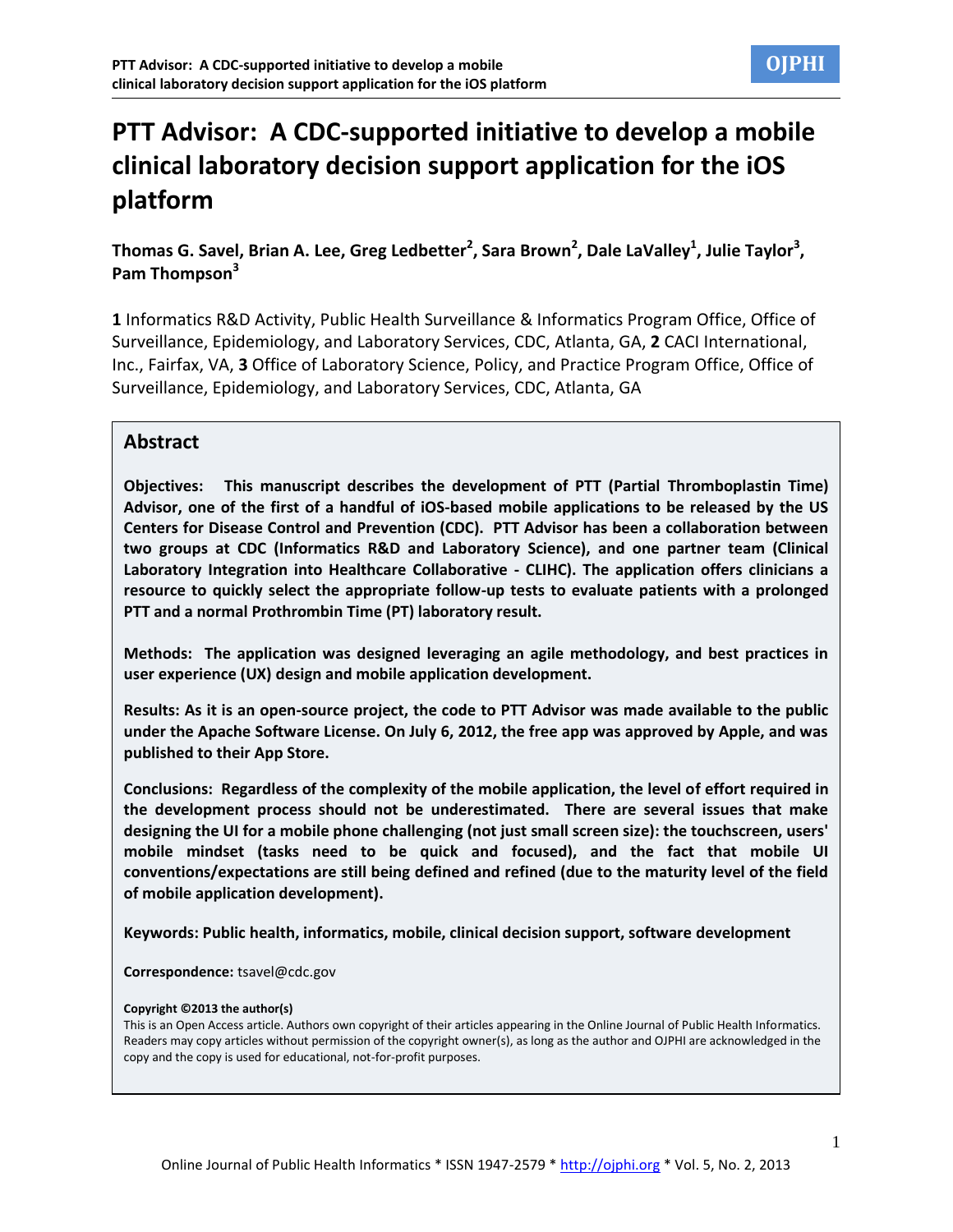

# **Introduction**

From 1984 to 2007, The Centers for Disease Control and Prevention (CDC) convened seven institutes on critical issues in clinical laboratory practice.(1) These institutes brought national and international experts together to focus on the role of the clinical laboratory in providing quality testing services for improved patient outcomes. The Clinical Laboratory Integration into Healthcare Collaborative  $(CLHC)^{TM}$ , established by CDC's Division of Laboratory Science and Standards (DLSS), within the Laboratory Science, Policy, and Practice Program Office (LSPPPO), has been addressing some of the recommendations from the past institutes by focusing on important gaps to be filled to optimize the ability of practicing clinicians to effectively utilize laboratory services for better patient care.(2) One of the CLIHC subgroups focused on Diagnostic Algorithms to address clinicians' challenges in laboratory test selection by raising awareness of the complexity of choosing the most appropriate laboratory test for evaluating patients in what appears to be a straightforward clinical setting.

The output of this group has been diagnostic testing algorithms, as well as the recommendation that value could be found in the use of information technology tools to guide clinicians' selection of appropriate laboratory tests. Thus, while the final touches were being placed on the algorithms for patients with abnormal PTT and normal PT values, CDC staff from LSPPPO reached out to CDC's Informatics Research & Development (R&D) Laboratory (dry lab) for consultation on the potential implementation of the diagnostic algorithms in a mobile application.(3,4) The R&D team became active collaborators on the project, and began the development of a prototype decision support app for the iPhone (iOS), PTT Advisor. The prototype goal was to leverage the algorithms as documented in flow charts and turn them into an electronic, interactive, decision support tool for clinical provider use. In other words, the mobile application would be designed to be very intuitive for the users by presenting one question / decision point at a time  $-$  and automatically walking them through the algorithm.

### **Methods**

The creation of a high-quality mobile app is never a trivial task. To facilitate rapid development, an agile development philosophy was adopted. Very early versions of the app were shared in successive iterations with the program staff for feedback, thus allowing for rapid course corrections. In addition, it was crucial that the R&D team leveraged two very different types of expertise: mobile software development, and user experience design. Both skills were needed to insure the highest-quality mobile app. User requirements specific to clinical providers were prioritized and implemented in quick iterations using feedback from closely involved pathologists (who created the algorithms), and physicians (who used the functionality).

In addition to functional requirements, the design team used industry best practice for core app requirements, such as: intuitive design with easy navigation; rapid, just-in-time error correction; and efficient code design to facilitate multiple changes to the overall algorithm, if needed. Finally, while PTT Advisor is not considered a "Mobile Medical App" from an FDA regulatory authority standpoint, the design team used the emerging FDA draft guidance on mobile medical applications as a source of health and medical-specific requirements for usage, security and privacy.(5)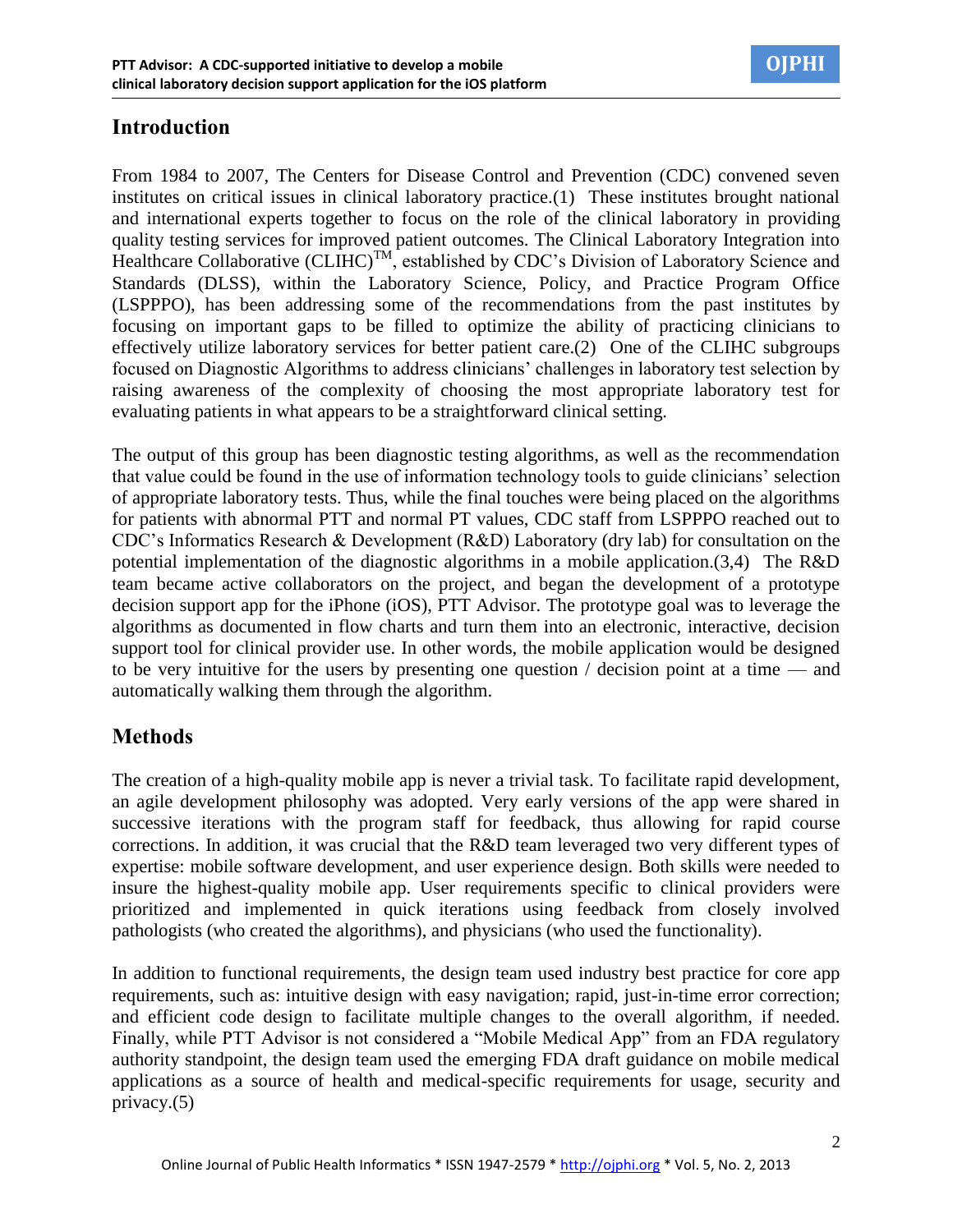The smartphone ecosystem is continuing to mature and evolve at a rapid pace. At the time that this initiative was started, research demonstrated that, within the physician population, use of Apple iPhone/iOS platform was significantly dominant over other platforms, such as Google Android, RIM, Blackberry, Microsoft Windows Phone, or HP WebOS. Survey data collected from June 1, 2010 and February 28, 2011 showed iPhone/iPad with a 90% share and Android at 6%. (6). Future versions of the app may support additional devices, such as those running the Android operating system, but our initial development efforts were focused on a single mobile device.

Privacy and security are important aspects of health-related apps. To address potential privacy and security concerns, CDC's R&D team collaborated with security and legal subject matter experts to review the app and examine how it interacted with user data. This application did not need to collect or transmit any information. As a result, the app clearly communicates to users with an initial splash screen that no data entered into the app is stored nor sent outside of the device. All algorithm definitions are stored locally on the device so the app never uses the network to send or receive data.

The application was written in Objective-C using Xcode 4 as the development environment, and Mercurial as the source code management tool.(7,8) PTT Advisor was distributed to beta testers, initially using the 3rd party tool, TestFlight, and then subsequently, using a proprietary mechanism that involved the use of the BetaBuilder open source software package.(9,10) After having the opportunity to experience the application for 2 weeks, the beta testers submitted feedback to CDC staff via email. As it is an open-source project, the code to PTT Advisor was made available to the public under the Apache Software License.(11,12)

To support future revisions to the treatment guidance, as well as additional new algorithms, the application was designed with a modular algorithm navigation engine. The engine does not hard code the algorithms in Objective-C, and thus, allows for any type of algorithm to be defined and updated by a non-programmer.

### **Discussion**

The CDC Informatics R&D Team gained many insights from this mobile app initiative. Although the clinical decision support algorithms were very well-defined and designed, in the process of implementing them in a structured mobile application, areas of improvement were quickly brought to light, and the algorithms were subsequently modified. Thus, the value of developing a prototype app to obtain valuable insights can not be overstated.

In addition, the user experience design aspect of the mobile app was critical. The app was optimized for rapid decision making at the point of care, as compared to a training or educational tool. Multiple iterations of the user interface were created and tested to find the most intuitive method for "navigating the algorithm." Figure 1 displays the final version of the central component of the mobile application, and emphasizes simplicity (large buttons, clean color schemes, etc.). As is often the case, an application having a "critical feature" can have a significant impact on user adoption. The application displays a simple, tap-oriented screen. A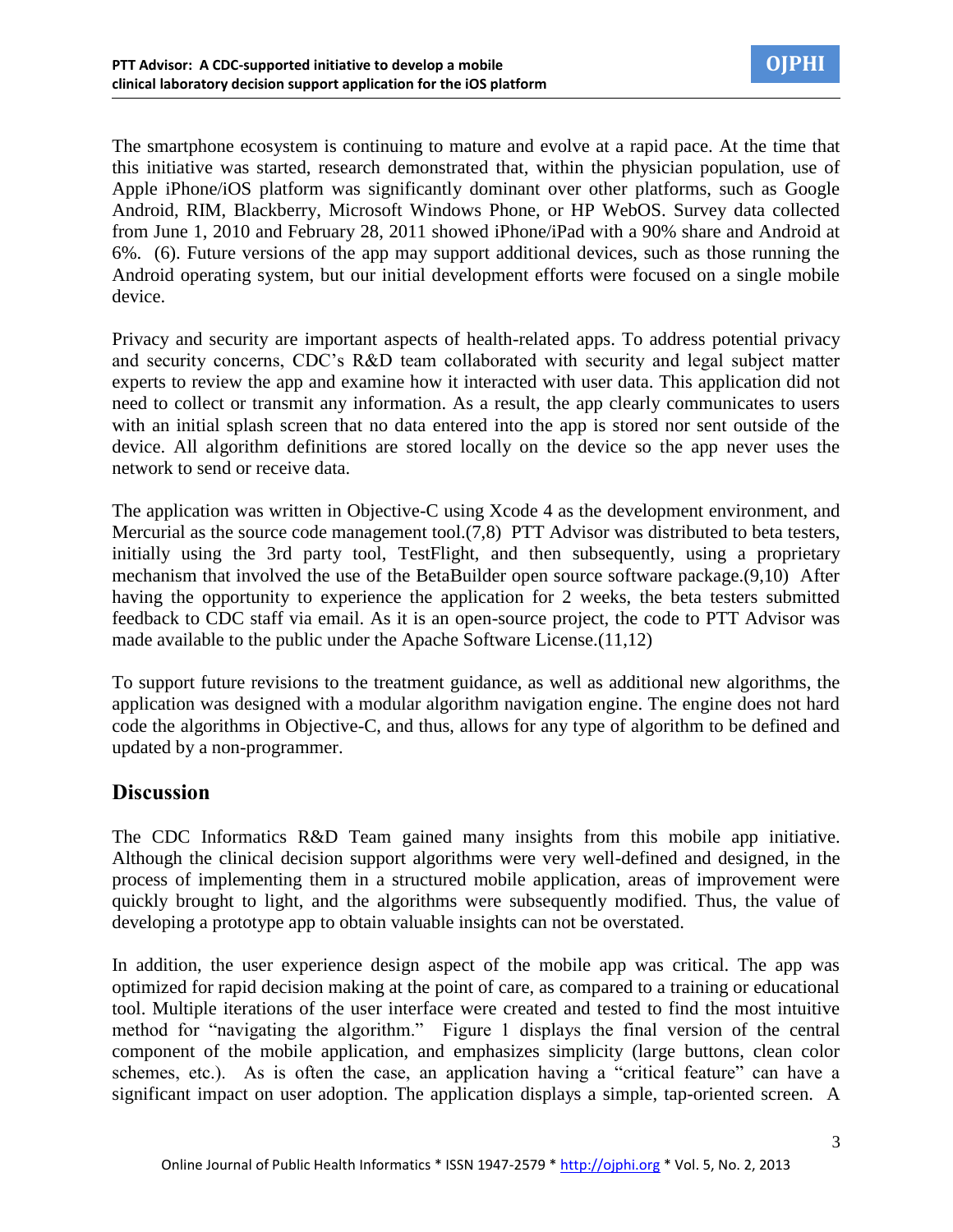question or statement is provided in the top-half of the screen, and large buttons are provided in the bottom-half of the screen so decision options are easy to distinguish and tap. Additional information, provided in the form of a "Footnote" is made available to the user, where applicable, as a button in the upper-right portion of the screen.

Figure 2 displays the "Evaluation Review" feature of PTT Advisor. This feature is accessible at any time and allows the user to review all the selected steps in the algorithm. The feature also allows the user to change any previously completed step in the algorithm, or if no change is necessary, the user can return to the current step. Thus, this innovative feature ensures very efficient use of the clinician's time, obviating the need to start over if a mistake is made. This feature was refined many times until the optimal experience was achieved.

While the app was designed with a goal of a minimal learning curve, a simple Help screen was still provided to answer basic questions. Figure 3 displays the Help screen, which describes how the toolbar (bottom of Figure 1) can be used. The button design, again, focuses on clarity and simplicity.

After multiple iterations with internal stakeholders, the R&D team ran a beta test with pathologists and practicing physicians to revise the app based on their feedback. The distribution of PTT Advisor to beta testers was not trivial, and did require close communication with the beta testers. As Apple limits the ability to distribute apps outside of the iTunes App Store, our team had to work closely with each beta tester to obtain their device ID and manually install the app for evaluation and testing. On July 6, 2012, the free app was approved by Apple, and was published in their iTunes App Store. (13)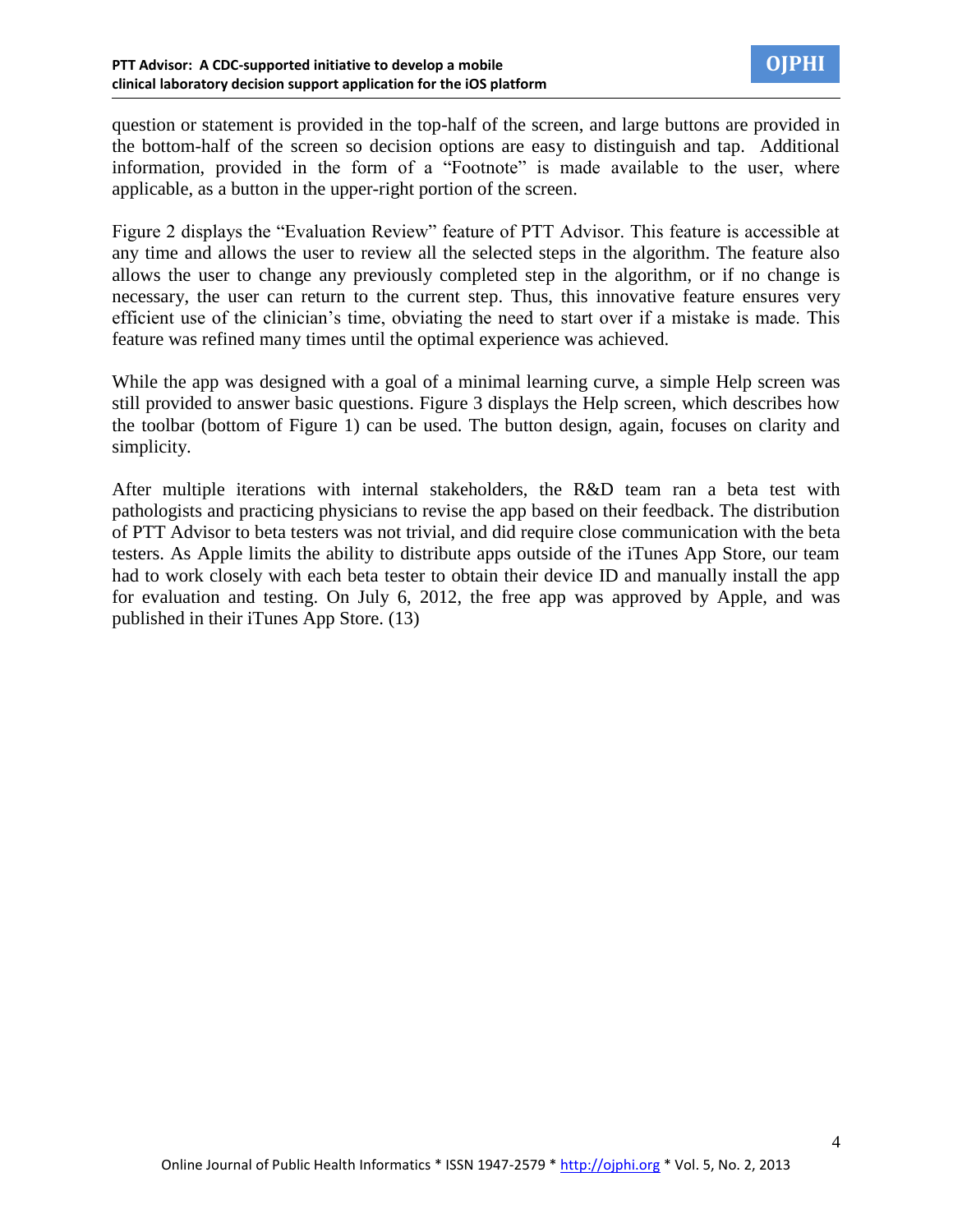



**Figure 1.** Welcome Screen – PTT Advisor Application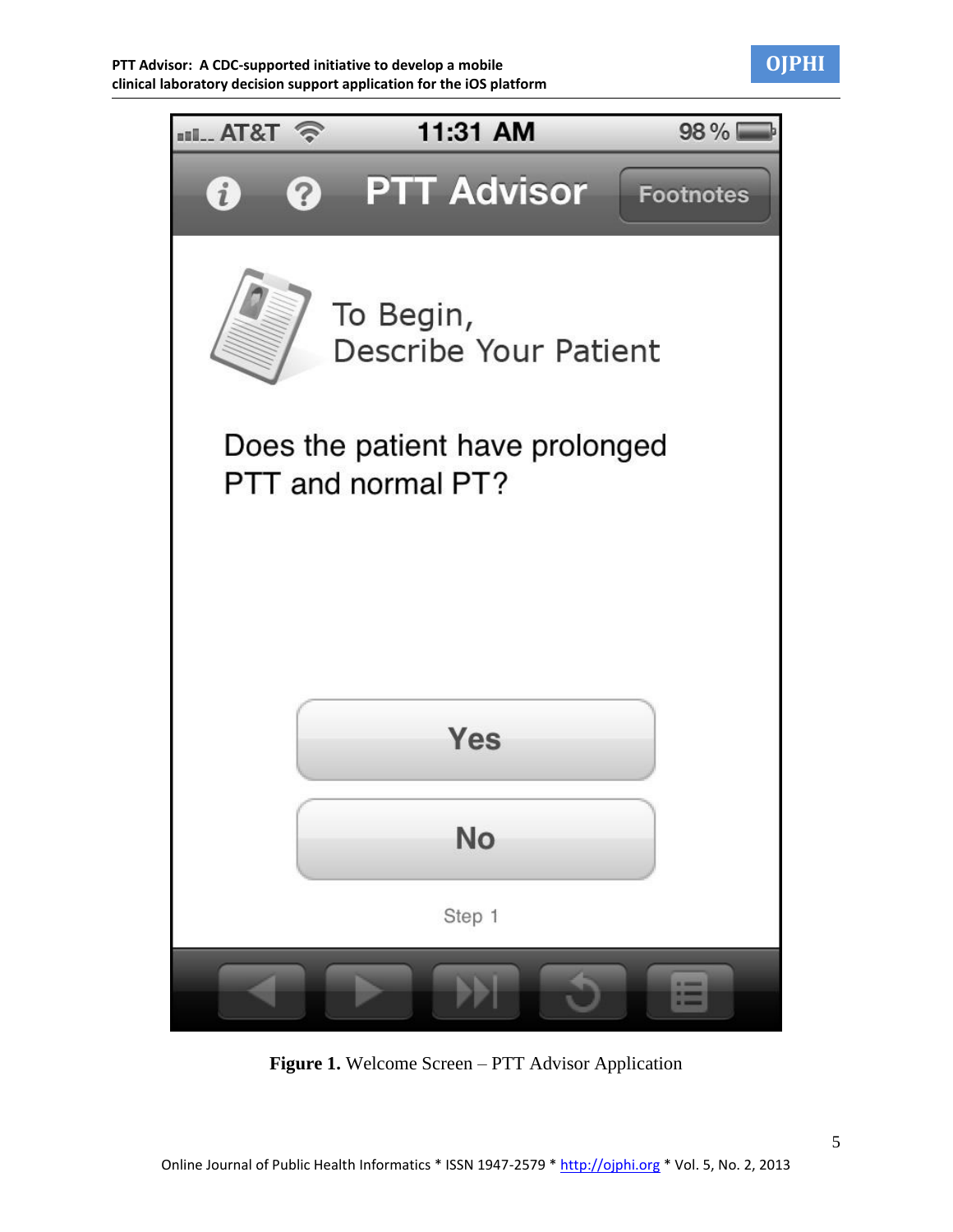

| $\approx$ T&TA | 11:32 AM<br>98%                                                                                                                                                                                                                                               |
|----------------|---------------------------------------------------------------------------------------------------------------------------------------------------------------------------------------------------------------------------------------------------------------|
|                | <b>Evaluation Review</b><br><b>Done</b>                                                                                                                                                                                                                       |
|                | <b>Completed Steps</b>                                                                                                                                                                                                                                        |
|                | 1. Does the patient have prolonged<br>PTT and normal PT?<br>Yes                                                                                                                                                                                               |
|                | 2. Is the patient older than 6<br>months?<br>No                                                                                                                                                                                                               |
|                | 3. Rule out presence of heparin and<br>LMWH - by history, by performing a<br>PTT after treating plasma with a<br>heparin degrading enzyme, or by<br>performing a thrombin time (LMWH<br>may not prolong thrombin time).<br>[see footnotes]<br><b>Continue</b> |
|                | 4. Is the child male or female?<br>Male                                                                                                                                                                                                                       |

**Figure 2.** Decision Overview Screen – PTT Advisor Application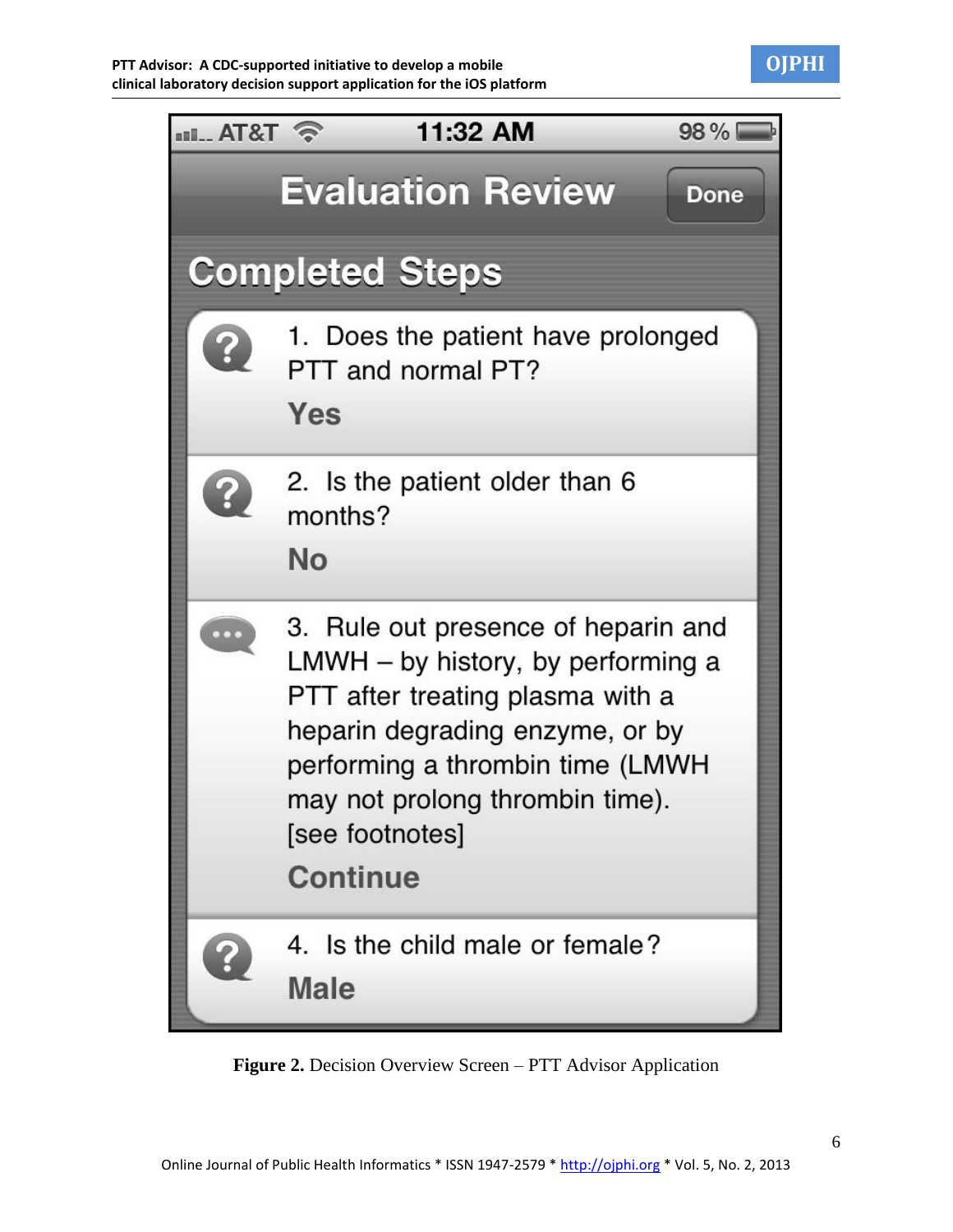



**Figure 3.** Help Screen – PTT Advisor Application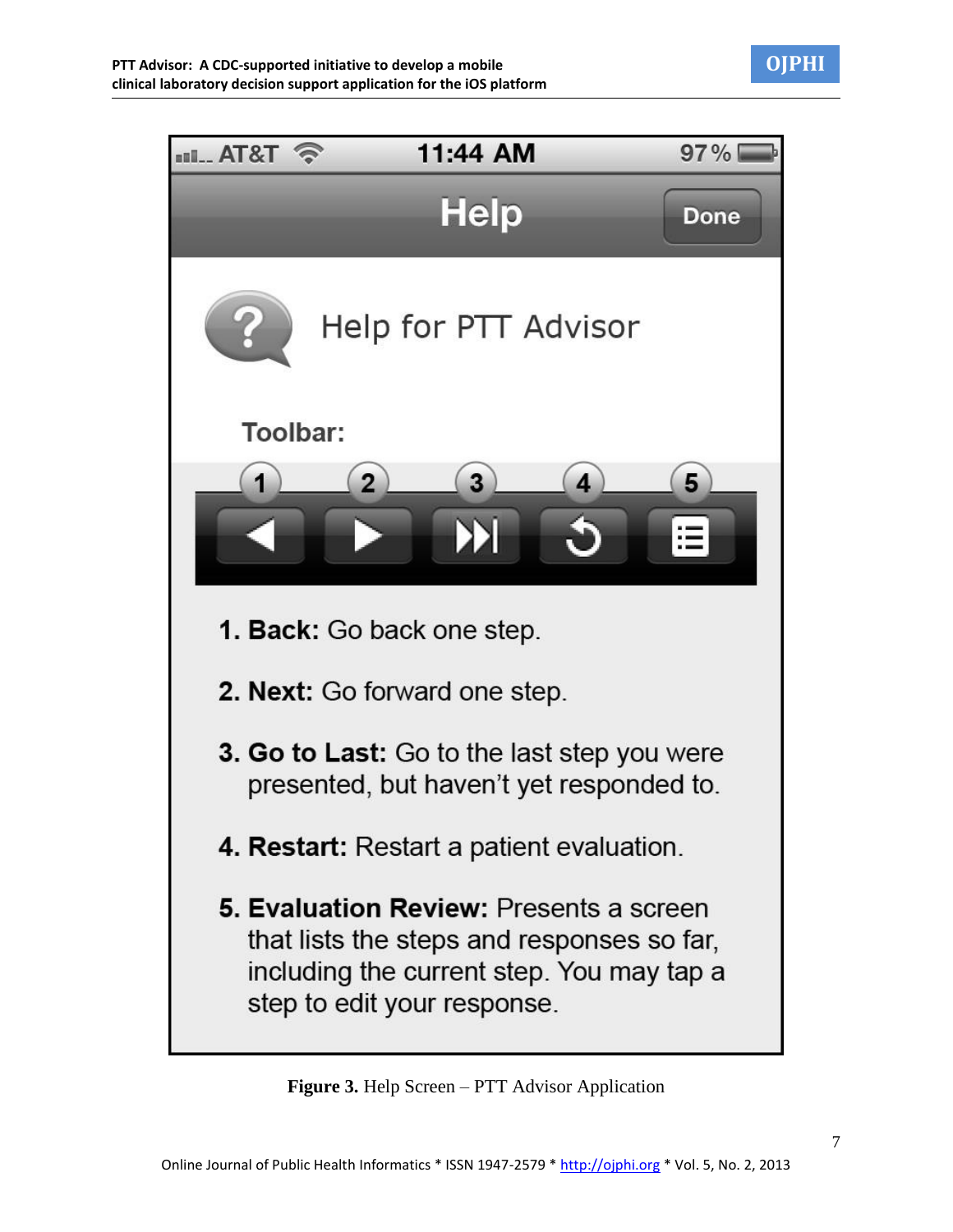

# **Conclusion**

Regardless of the complexity of the mobile application, the development process is never easy. There are several issues that make designing the UI for a mobile phone challenging (not just small screen size): the touchscreen, users' mobile mindset (tasks need to be quick and focused), and the fact that mobile UI conventions/expectations are still being defined and refined (due to the maturity level of the field of mobile application development). The extra effort allocated to the UI design will significantly improve user experience.(14)

The goal of User Experience (UX) Design is to provide the user with an optimal experience of the application, including ease-of-use, emotional appeal, features provided, and overall value.(15) It is highly recommended that UX expertise be leveraged in the development of any software (or hardware) solution. The R&D lab team found that if the software development process uses short iterations with a direct feedback loop to the end users, consistent with the agile development process, it should result in significant time and resource savings. These tight iterations served to not only refine existing developed clinical guidance algorithms, but to more quickly move these changes from design to practicing hands.

With regard to the beta testing and early distribution of a mobile application, is important to note that the complexity of the distribution process will vary, based on the selected distribution tool (e.g., TestFlight), as well as the specific type of license the developers are using (e.g., single developer vs. enterprise). Overall, it is important to factor in adequate time and resources necessary to test the application prior to public launch.

Although PTT Advisor addresses a focused use case, a prolonged PTT and a normal PTT, its design allows for expansion with additional algorithms as they are created, vetted, finalized and released. This is the first in a handful of apps to be released by CDC, in collaboration with its partners, and we look forward to more applications being released in the future.

### **Acknowledgements**

The authors wish to thank the following individuals for their leadership in the development of the diagnostic algorithm: Michael Laposata, MD, PhD, Marisa B. Marques, MD, and Oxana Tcherniantchouk, MD

#### **Statement on Conflict of Interest**

No conflicts of interest are noted

## **Corresponding Author**

Thomas G. Savel, MD Centers for Disease Control and Prevention 1600 Clifton Road, NE, Mail Stop E-55, Atlanta, GA 30329, USA Email: [tsavel@cdc.gov](mailto:tsavel@cdc.gov)